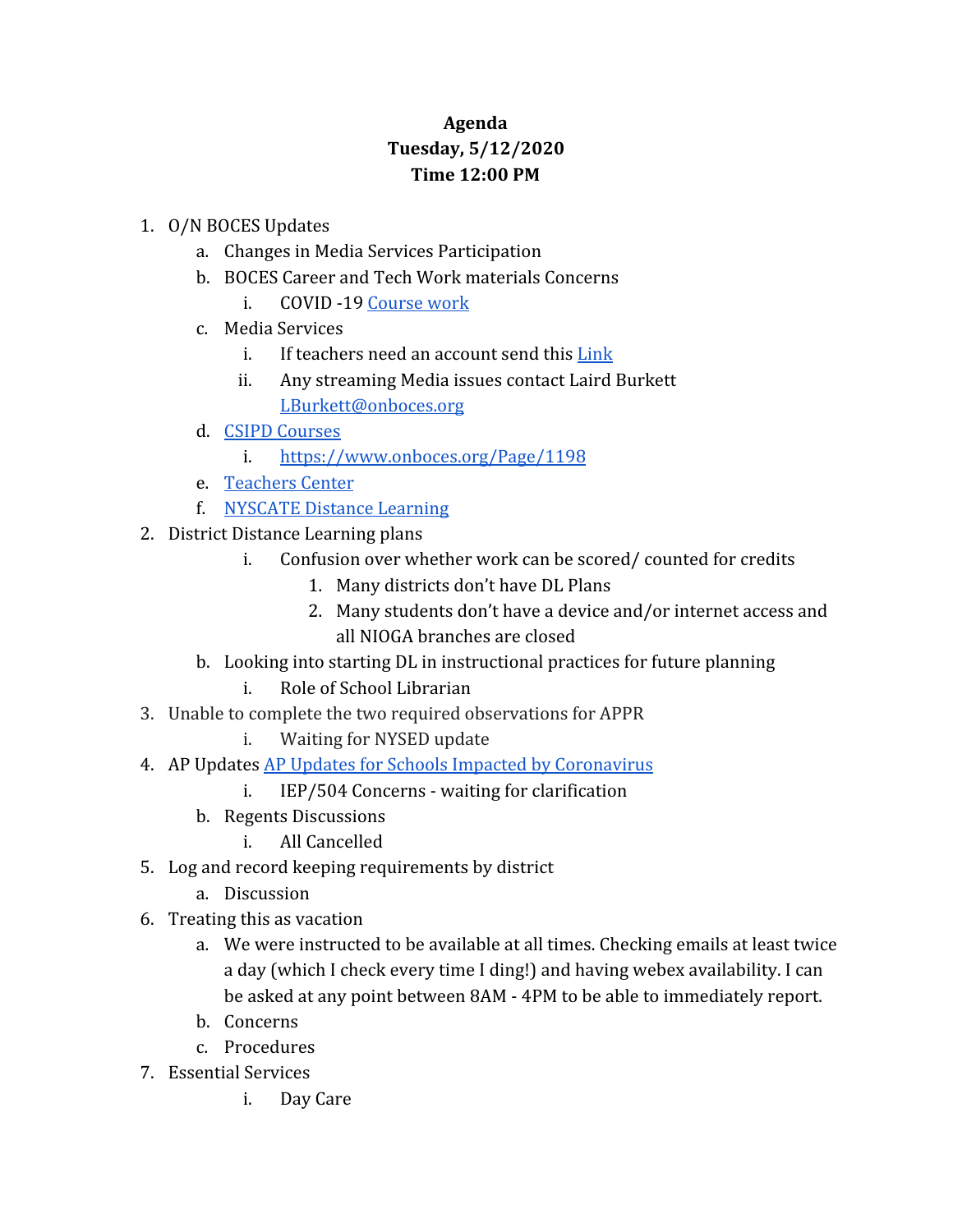- ii. Food Services
- iii. Volunteering?
- 8. Hundreds of thousand pages of packets AKA "Packet Panic"
	- a. Millions in costs

.

- b. Drop off, Pick up, US Mail
- 9. Teachers pay Teachers District Concerns (for send home packets)- Some clarity from me, that I have learned from Stephanie Cole Adams Esq.
	- a. About TPT (teachers pay teachers) there are tons of copyright concerns. Mainly that TPT does not regulate what teachers post and sell to make sure it doesn't contain any copyrighted material; then the district photocopies and distributes materials that may be in violation. Teachers have said sellers had lifted passages verbatim from their lessons and copied entire pages without permission. While the company provides a reporting mechanism for infractions, it leaves the policing to the rights holders themselves. There is nothing in this that criticizes teachers (or anyone else) from buying and selling resources using TPT or other avenues. The criticism is of the TPT platform itself. This seems reasonable as any site that profits from the trade in Intellectual Property needs a robust mechanism to ensure that the seller actually has the rights to offer what they sell. Many sellers who are out of compliance may not be aware that they're running afoul of the law when they post materials for sale. In addition to the above issues, teachers may not have appropriate rights to include certain pictures or texts in lessons. Fair Use clauses allow for some reuse leeway, but do not allow educators to sell or profit from the work.
- 10. Possible Phasing in plans
- 11. Ideas for Collaboration
	- a. Concerns with Zoom?<https://protonmail.com/blog/zoom-privacy-issues/>
	- b. BOCES DS has instructed us to use ZOOM. So my hands are tied, I understand the privacy concerns.
		- i. How you can protect your data
	- c. As Zoom becomes the standard video conferencing tool, there are some steps you can take to keep your data safe.
	- d. Use two devices during Zoom calls: If you are attending a Zoom call on your computer, use your phone to check your email or chat with other call attendees. This way you will not trigger the attention tracking alert.
	- e. Do not use Facebook to sign in: It might save time, but it is a poor security practice and dramatically increases the amount of personal data Zoom has access to.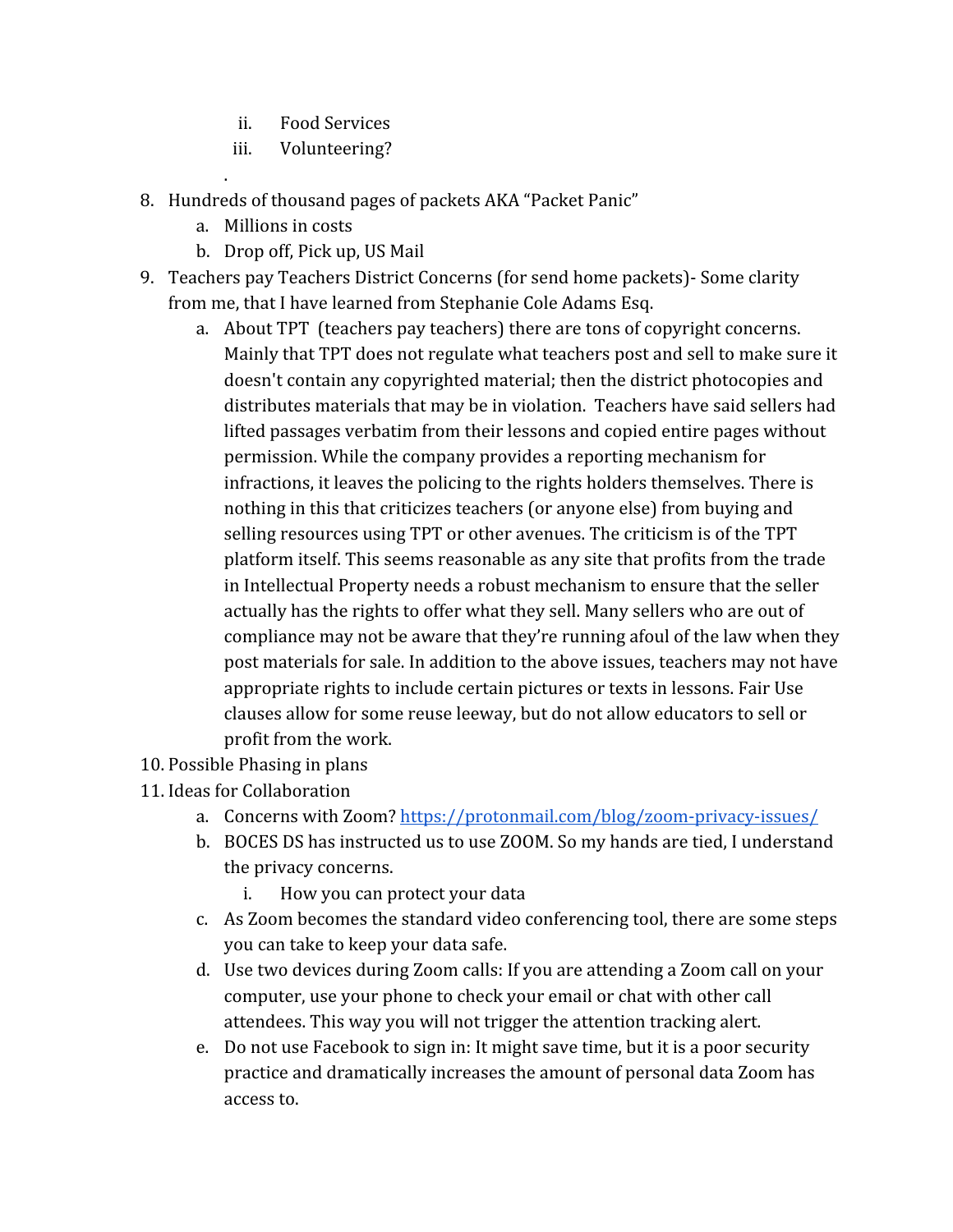- f. Keep your Zoom app updated: Zoom removed the remote web server from the latest versions of its apps. If you recently downloaded Zoom, there's no need to be concerned about this specific vulnerability.
- 12. Combinating 3rd and 4th Marking Periods
	- a. Many districts are considering this.
		- i. Thoughts or inputs
- 13. Nxt School Year?
	- a. Everyone just moves forward?
- 14. Specific Steps taken by SLMS
	- a. Last Minute SLS/Media book requests
		- i. I plan to make another order while working from home
- 15. Budget Concerns
	- a. Keep essential
	- b. Let me know of any issues in budgeting
- 16. District By District Updates

|      | a. Albion          |
|------|--------------------|
|      | i.                 |
|      | b. Barker          |
|      | i.                 |
|      | c. Lewiston-Porter |
|      | i.                 |
| d.   | Lockport           |
|      | i.                 |
| e.   | Lyndonville        |
|      | i.                 |
|      | f. Medina          |
|      | i.                 |
|      | g. Newfane         |
|      | i.                 |
| h.   | Niagara Falls      |
|      | i.                 |
| i.   | Niagara Wheatfield |
|      | i.                 |
| j.   | North Tonawanda    |
|      | i.                 |
| k.   | Royalton-Hartland  |
|      | i.                 |
| l. – | Starpoint          |